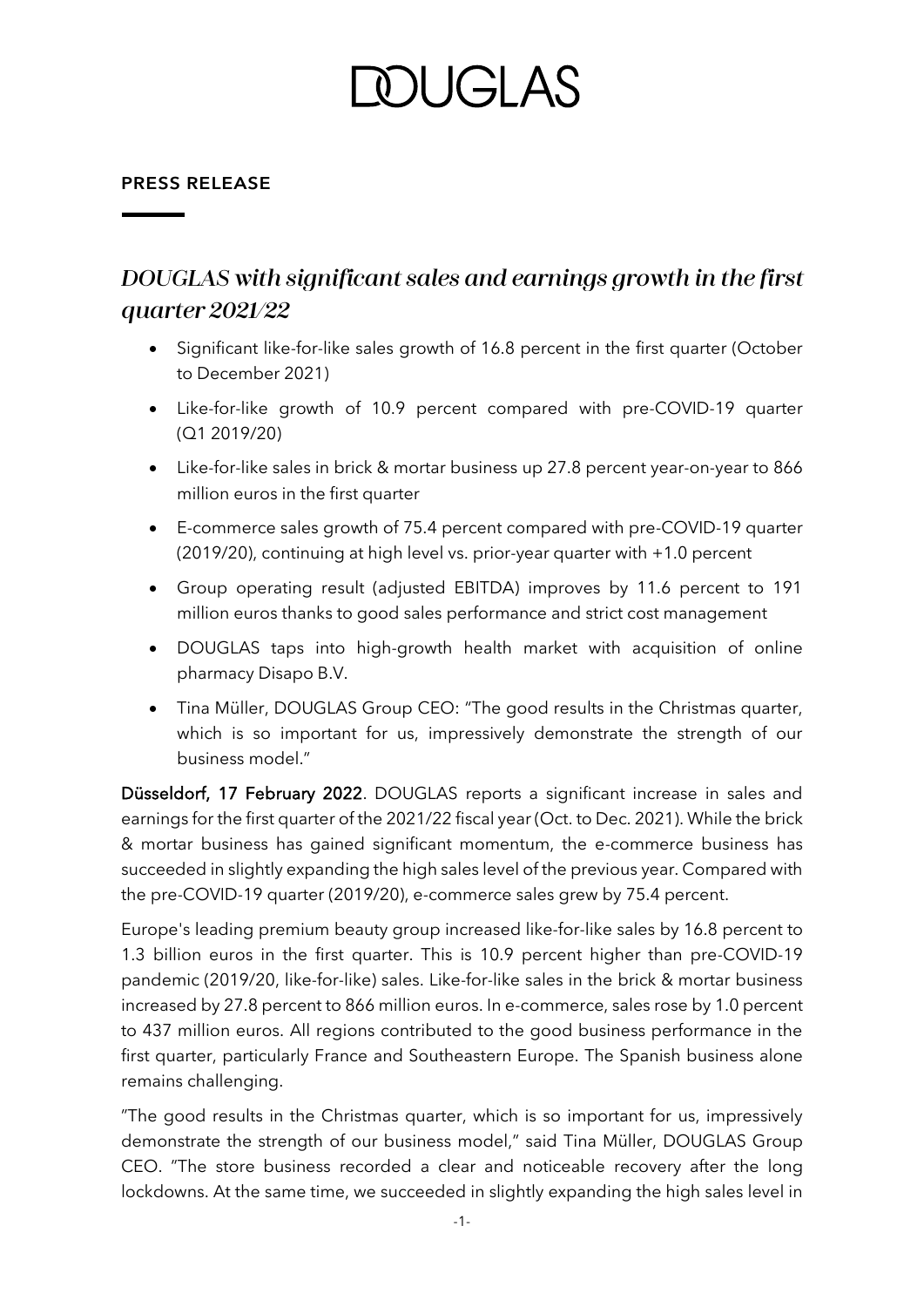# **DOUGLAS**

e-commerce. With the strategic acquisition of the online pharmacy disapo.de, we are tapping into new growth markets, thus positioning DOUGLAS as a one-stop-shopping platform for beauty and health in Europe."

Group operating earnings (adjusted EBITDA) rose by 11.6 percent to 191 million euros in the first quarter. In addition to the increase in sales, this was due in particular to ongoing strict cost management and savings from the Store Optimization Program (SOP). At the same time, the EBITDA margin was a very good 14.6 percent, unchanged from the prior-year quarter.

### E-commerce: attractiveness of the product range is convincing

Despite the reopening of stores, DOUGLAS succeeded in slightly increasing ecommerce sales from an already high level to 437 million euros. E-commerce as a percentage of Group sales was 33.5 percent. DOUGLAS also further improved the relevant key figures for e-commerce. For example, the average value per basket Group wide rose to 67.50 euros (compared to the prior-year quarter). The share of total ecommerce sales generated via mobile devices increased by 4.1 percentage points to 65.1 percent.

At the same time, DOUGLAS further expanded its strong market position in e-commerce during the past calendar year. The market share in Germany increased by 1 percentage point and in France by 1.6 percentage points.

"We are benefiting from the consistent digitalization of our business model in recent years," said Vanessa Stützle, Chief Digital Officer DOUGLAS Group. "We have further expanded our market share in key core countries over the last 12 months, delivering sales growth of over 75 percent in the Christmas quarter compared to before COVID-19. At the same time, we have once again increased efficiency in our online business. We will continue to develop our online offering and thus strengthen our leading role in the market."

## DOUGLAS taps into online health market

By acquiring the Dutch online pharmacy Disapo B.V., DOUGLAS is also tapping into a significant growth market and expanding its portfolio of health products. Based in Heerlen (NL), disapo.de Apotheke B.V. pharmacy is one of the fast-growing providers in the online pharmacy business. "The markets for beauty and health are increasingly converging, which we can clearly see in the wishes of our customers," said Tina Müller. In the course of the upcoming introduction of the e-prescriptions in Germany, the online pharmacy business is expected to witness huge growth. "With Disapo, we will systematically exploit the growth opportunities in the online health market. This will enable us to further expand our position as the leading beauty destination with a comprehensive range of health products."